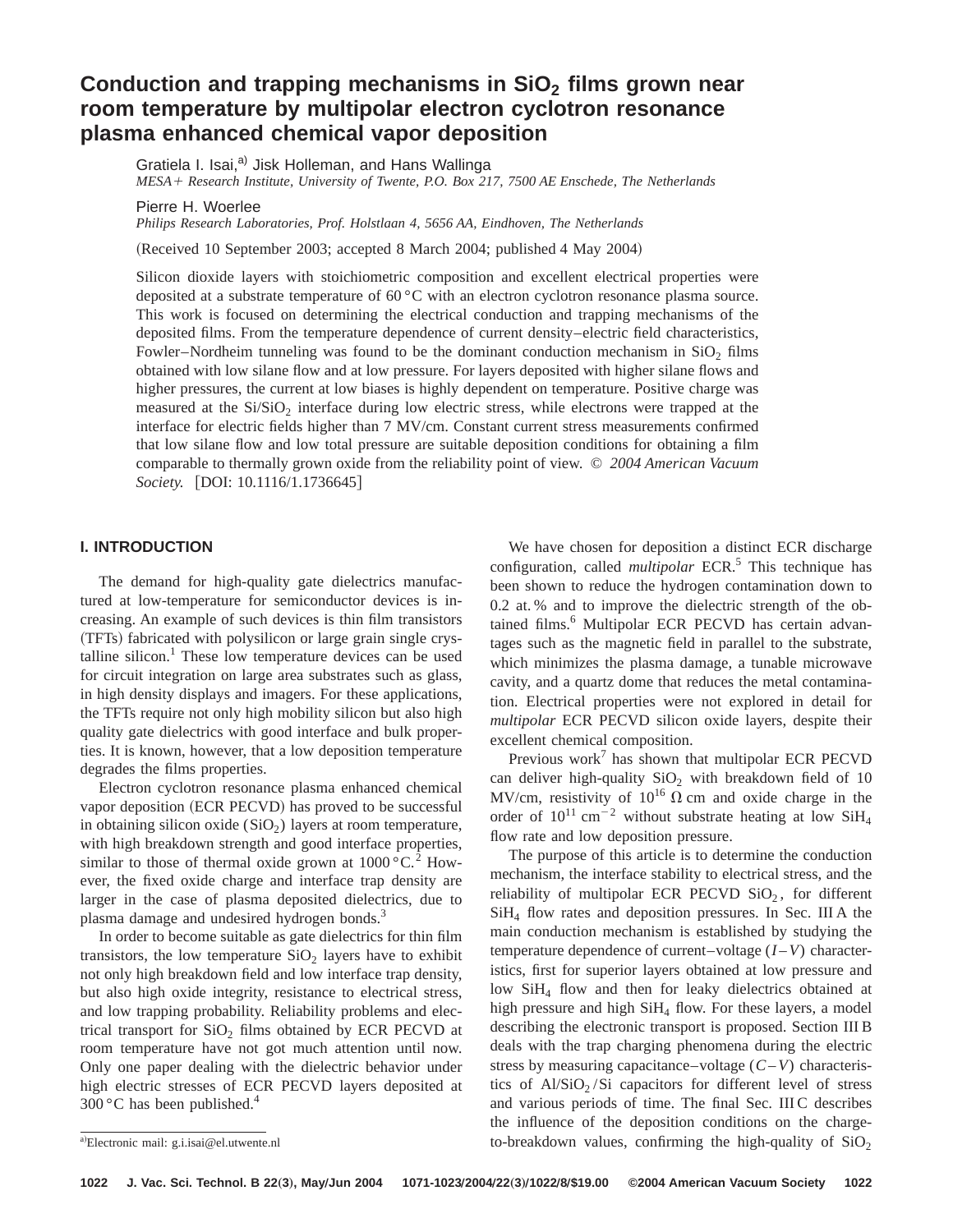layers obtained at low  $SiH<sub>4</sub>$  flow rate and low deposition pressure.

# **II. EXPERIMENT**

The deposition system consisting of a microwave plasma disk reactor (MPDR-300) comparable with the one described by Asmussen<sup>5</sup> has been described elsewhere.<sup>8</sup> Electronic pure nitrous oxide  $(N_2O)$  and 2% silane  $(SiH<sub>4</sub>)$  diluted in helium were used as the gas precursors. The base pressure in the reaction chamber was  $3 \times 10^{-6}$  Torr.

The  $SiO<sub>2</sub>$  films were deposited near room temperature, without external heating. Due to plasma heating, the temperature of the substrate measured by a thermocouple bonded inside the sample holder reached a maximum of 60 °C. During the experiments, the flow rate of  $N_2$ O was maintained at a constant value of 20 sccm and the microwave power was set to 400 W. The total pressure was in the range of  $4-20$  mTorr and the flow rate of 2% SiH<sub>4</sub>-in-helium varied between 5 and 15 sccm. TFTs with large grain silicon $<sup>1</sup>$ </sup> require thinner gate dielectric than amorphous TFTs (a few hundred nanometers). Therefore, the thickness of the deposited silicon oxide films was chosen to be around 50 nm. Thinner films with similar electrical properties can also be deposited with this technique.<sup>9</sup> For comparison purposes, a reference thermally grown  $SiO<sub>2</sub>$  layer of 25 nm was grown on a silicon wafer with dry  $O_2$ , at 950 °C.

3 in.  $(100)$ -oriented *n*-type standard silicon wafers obtained by the Czochralski method, doped with phosphorous and with a resistivity of 1–10  $\Omega$  cm were used for the experiments. The wafer preparation included a standard cleaning procedure<sup>8</sup> followed by a 1% HF etch in order to remove the native oxide. Postdeposition anneal (PDA) in a wet nitrogen  $(N_2)$  ambient  $(N_2)$  bubbled through de-ionized water at room temperature) has been performed for 60 min, at a temperature of  $500\,^{\circ}\text{C}$ , for all the films. The effect of the PDA upon the film electric properties was studied subsequently and presented in another publication; $^{10}$  it has been found that the PDA had no observable improvement on electrical properties.

Metal–oxide–semiconductor (MOS) capacitors were manufactured by sputtering a 1- $\mu$ m-thick aluminum (Al) layer on the front and the backside of the wafer. By means of lithography and etching,  $0.1$  and  $0.01$  mm<sup>2</sup> Al-gate capacitors were formed. All samples were subjected to postmetallization annealing (PMA) for 5 min, at 400 °C in wet N<sub>2</sub> ambient. PMA has little or no influence upon the current behavior, improving only the interface trap density.<sup>10</sup>

A Hewlett-Packard 4156 parameter analyzer was used for  $I-V$  and constant current stress  $(CCS)$  measurements. Positive voltages were applied on the metal gate. The substrate temperature was controlled by a Temptronic thermochuck. High frequency  $(10 \text{ kHz})$  and quasistatic  $C-V$  measurements were carried out before and after electrical stress with a Hewlett-Packard 4275A multifrequency meter and a Hewlett-Packard 4140B pA meter at a bias sweep rate of 0.1 V/s.



FIG. 1. Current density vs electric field for ECR films deposited with 20 sccm N<sub>2</sub>O and 5 sccm SiH<sub>4</sub> at 400 W and various pressures  $(6, 10,$  and 15 mTorr) and for thermally grown oxide.

#### **III. EXPERIMENTAL RESULTS AND DISCUSSIONS**

The  $SiO<sub>2</sub>$  films deposited with the multipolar ECR plasma source at room temperature exhibited high electrical quality with breakdown fields of 10 MV/cm, resistivities of  $10^{16}$   $\Omega$  cm, net oxide charges in the order of  $10^{11}$  cm<sup>-2</sup> and interface trap densities of  $10^{10}$  eV<sup>-1</sup> cm<sup>-2</sup>.<sup>7</sup> In order to optimize further the deposition parameters and to determine the electrical integrity of these layers, we investigated their conduction mechanism and charge-to-breakdown versus the pressure and the  $SiH<sub>4</sub>$  flow.

#### **A. Conduction mechanism**

#### **1. Experimental I –V characteristics**

It can be observed in Figs. 1 and 2 that the *I* –*V* characteristics of the deposited  $SiO<sub>2</sub>$  layers are similar with that of thermally grown oxide only if the total pressure and silane flow are lower than 6 mTorr and 7.5 sccm, respectively. It also appears that for higher deposition pressures and flows the  $I-V$  curves have a different shape and the leakage current increases substantially, despite the constant breakdown



FIG. 2. Current density vs electric field for films deposited with 20 sccm N<sub>2</sub>O, at 400 W, 12 mTorr, and various  $SiH<sub>4</sub>/He$  flows  $(7.5, 10,$  and 12.5 sccm).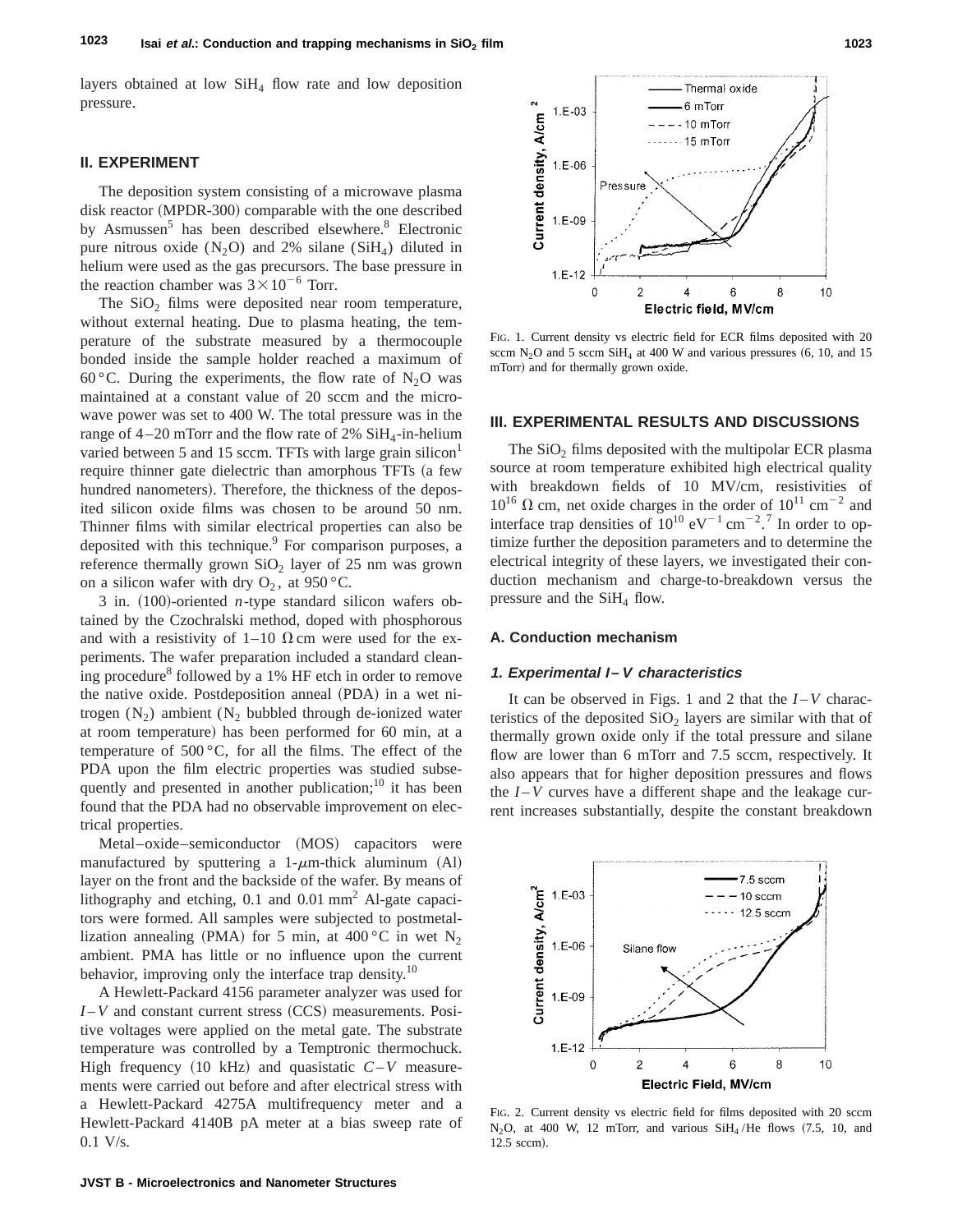

FIG. 3. Fowler–Nordheim plot for a film deposited with 5 sccm  $SiH<sub>4</sub>/He$ and 20 sccm N<sub>2</sub>O at 400 W and 4 mTorr,  $q\phi = 3$  eV.

field. This effect was explained in a previous article<sup>7</sup> as the result of composition deviation from the stoichiometric  $SiO<sub>2</sub>$ due to  $(1)$  hydrogen contamination in case of high pressure and  $(2)$  silicon excess in case of high silane flow rate.

Because all the inferior dielectrics exhibited *I* –*V* curves with similar shape, but different slopes and magnitude, we decided to investigate separately the mechanisms of electrical transport in the superior and inferior layers.

## **2. Superior oxides conduction mechanism**

In order to determine the conduction mechanism, the dependency of current density–electric field  $(J-E)$  curves on temperature for the high-quality samples formed at low pressures  $(4 \text{ and } 6 \text{ mTorr})$  was studied by modifying the wafer temperature from 8 to 102 °C. There is negligible change in the  $J$ – $E$  curves with varying the temperature, the shape of the curves is similar with the one presented in Fig. 1 for the film obtained at 6 mTorr. The current measured at electric fields higher than 6 MV/cm is practically independent of the chuck temperature. This indicates that the electron transport through the oxide layer obeys the Fowler–Nordheim tunneling, $\frac{11}{11}$  which is given by the expression

$$
J_{\rm FN} = [q^2 m_0 / (8 \pi h \phi m_e)]
$$
  
× $E^2$  exp[ $- 8 \pi (2 m_e q \phi^3)^{1/2} / (3 h E)$ ], (1)

where  $E$  is the electric field,  $q$  is the electron charge,  $h$  is Planck's constant,  $m_0$  is the free electron mass,  $m_e$  (=0.49)  $\times m_0$ <sup>12</sup> the effective mass of an electron in silicon, and  $\phi$  is the barrier height for electrons in silicon. In order to confirm this hypothesis, the Fowler–Nordheim plot  $[\ln(J/E^2)$  vs  $E^{-1}]$ is shown in Fig. 3. As one can see, the experimental data could be fitted with a straight line and from the slope, the energy barrier was extracted:  $\phi$  = 3 V. This value is comparable to the barrier height estimated for thermally grown oxide.<sup>13</sup> From these results we can conclude that the dominant conduction mechanism in the high-quality layers obtained at low pressure and low silane flow is the Fowler– Nordheim tunneling.



FIG. 4. Current density vs electric field for a film deposited with 12.5 sccm  $SiH<sub>4</sub>/He$  and 20 sccm N<sub>2</sub>O at 400 W and 12 mTorr measured at various temperatures.

# **3. Nonstoichiometric oxides conduction mechanism**

*a. Temperature influence*. Next, the behavior of an oxide deposited at a higher  $SiH<sub>4</sub>$  flow with higher leakage current was studied at different temperatures  $(Fig. 4)$  in order to determine the main conduction mechanism. Three different regions can be distinguished in the plot. In region I, at low biases the current depends highly on temperature, while in region III, at electric fields higher than 8 MV/cm, no dependency on temperature is detected.

In region II, the current increases very slowly with the applied voltage. This ''quasisaturation'' of the current is caused by charge trapping in the dielectric. As a result, an internal electric field, opposed to the external electric field is produced and the increase of the carrier flow with increasing the external field is suppressed. $14,15$ 

The noise observed for low currents and biases in Fig. 4 is caused by the heating element which controls the wafer temperature. Apparently, the measurement of very low currents is influenced by the functioning of the Temptronic thermochuck. The noise was not observed for measurements performed with the heater turned off.

*b. Model proposal*. To verify the trap-charging hypothesis, we measured the  $I - V$  characteristics until 8.5 MV/cm, twice without delay  $(Fig. 5)$ . The electric field is reduced due to charge trapping during the first sweep and consequently the current is lower for the second sweep in regions I and II. Because the silicon wafer is *n*-doped and positive gate voltage is applied, we assume that substrate injection of electrons is mainly responsible for the conduction process.<sup>16</sup> Consequently, the charge stored in the oxide is also negative and this impedes the subsequent electron movement from the silicon toward the gate. It cannot be excluded that trapped holes or fixed positive charge also exist in the oxide provided that its density is much lower than that of negative charge.

In region I, before saturation, the current for the first and second measurement can both be fitted with a straight line if represented in the Pool–Frenkel representation. The main conduction mechanism in these layers at low biases is most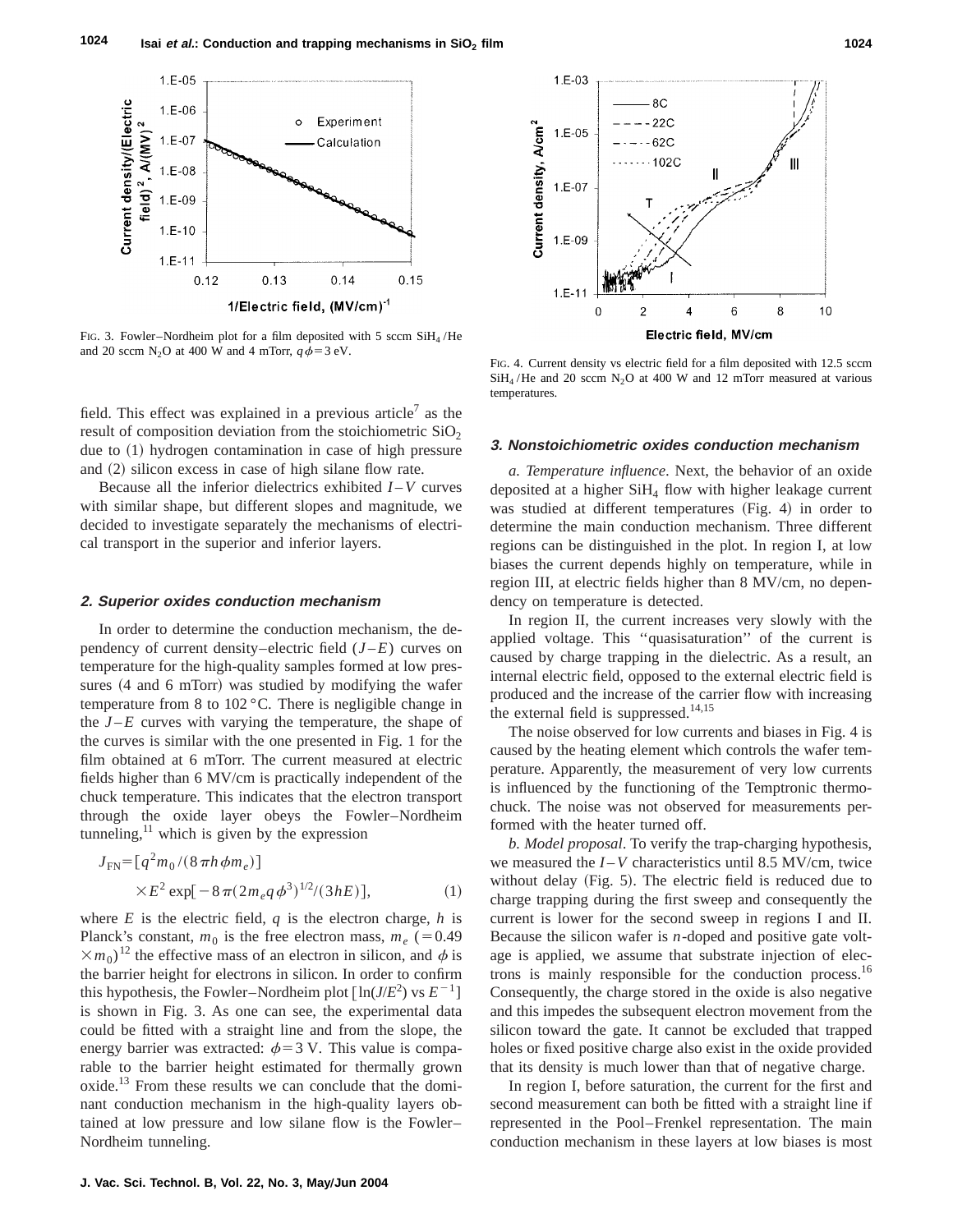

FIG. 5. Two consecutive measurements of current density vs electric field for the same capacitor made with a film deposited with 10 sccm SiH<sub>4</sub>/He and 20 sccm  $N_2O$  at 400 W and 12 mTorr; theoretical Poole–Frenkel (PF), Fowler–Nordheim (FN), and the sum of PF and FN currents.

probably the Poole–Frenkel effect, $^{17}$  expressed by

$$
J_{\rm PF} = CE \exp[-q \phi_T/(kT)]
$$
  
 
$$
\times \exp[E^{1/2} \sqrt{q^3/(\pi \varepsilon_0 \varepsilon_R)}/(rkT)],
$$
 (2)

where  $\phi_T$  denotes the barrier height of the trap, *k* is the Boltzmann's constant,  $\varepsilon_R$  is the dielectric constant of the  $SiO<sub>2</sub>$ , and *C* and *r* are constants. Since the Poole–Frenkel effect is the *thermal emission* of charge carriers from traps,<sup>18</sup> the high dependence of current on temperature in region I is, hence, explained. Also it is known that the probability of the Poole–Frenkel emission is increased when a high density of shallow traps exists in the bandgap, which was confirmed by the remeasurement of the  $I-V$  characteristics.

Because the first measurement is transient, we concentrated upon determining the conduction mechanism for the second sweep. As it can be seen in Fig. 5, the shoulder in region II disappears in the second  $I - V$  measurement, thus regions I and II become one region, where the current is still dependent on temperature  $(Fig. 6)$ . In region III, no significant modification appears between the first and the second  $I-V$  curve (Fig. 5), and the temperature has no significant effect upon the current even for the second measurement (Fig. 6). Due to this dual temperature dependence, we propose to write the current measured in the second sweep as a sum of the Poole–Frenkel current (dominant at low voltages) and Fowler–Nordheim tunneling current (dominant at high biases)

$$
J = J_{\text{PF}} + J_{\text{FN}}.\tag{3}
$$

As it is shown in Fig. 5, the theoretical expression fitted very well the measured current. The band diagram showing the conduction mechanisms detected in the MOS structures is presented in Fig. 7.

*c. Model verification*. In order to verify this model, we measured the second sweep current for four different temperatures: 8, 22, 62, and 102 °C and compared them with the



FIG. 6. Current density vs electric field for a film deposited with 7.5 sccm  $SiH<sub>4</sub>/He$  and 20 sccm N<sub>2</sub>O at 400 W and 12 mTorr measured at 8, 22, 62, and 102 °C; theoretical current as a sum of Poole–Frenkel current and Fowler–Nordheim current,  $q\phi_T=0.87$  eV,  $q\phi=3$  eV.

calculated current, written as in Eq.  $(3)$  for these temperatures. In Fig. 6 a good fitting for all the temperatures was obtained for a trap energy ( $q\phi_T$ ) of 0.87 eV and a barrier height energy  $(q\phi)$  of 3 eV (see also Fig. 7 for graphic representation of  $\phi_T$  and  $\phi$ ).

The same conduction processes were found in all the films deposited at high pressure and high silane flow, with different  $\phi_T$  and  $\phi$ . Moreover, the leakage current and the electric field shift increased with both silane flow and total pressure  $(Figs. 1$  and 2), indicating an increase in trap density.<sup>19</sup> In the case of oxides deposited with high silane flow, it is believed that the traps are a result of silicon dangling bonds. $^{20}$  For high deposition pressure, the efficiency of energy transfer from the plasma toward the depositing film is lower.<sup>21</sup> Consequently, there is insufficient energy for particles to migrate on the film surface, for hydrogen desorption and for creation of strong chemical bonds.<sup>6</sup> Therefore, the density of weak bonds, especially hydrogen bonds increases, as measured in the infrared spectra<sup>8</sup> and more traps participate in the low-field conduction process.



FIG. 7. Simplified energy diagram for an  $Al/SiO<sub>2</sub>/Si$  structure with leaky oxide. For low biases the Poole–Frenkel effect  $(1)$  is dominant, while at high  $V_G$ , Fowler–Nordheim tunneling  $(2)$  appears.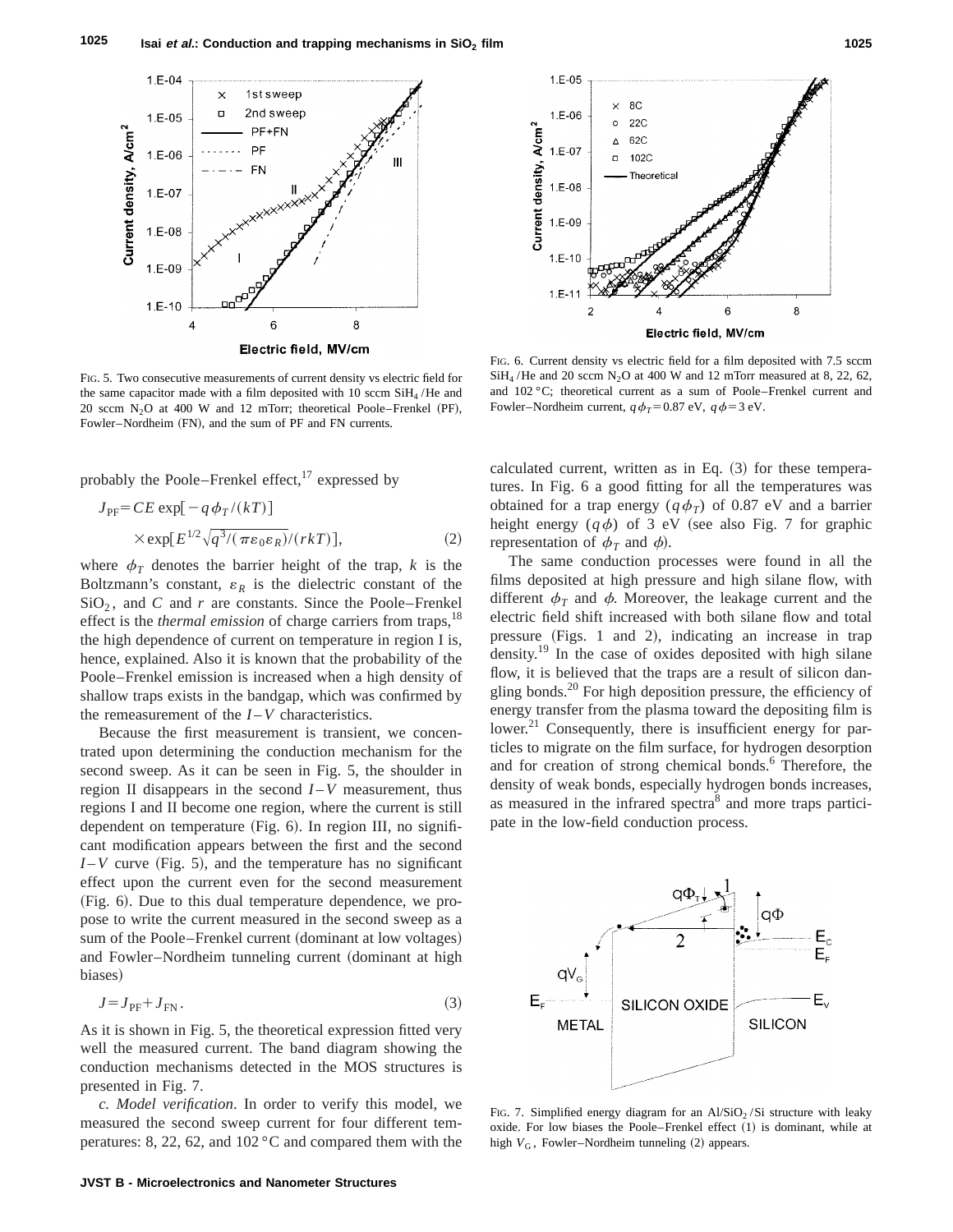

FIG. 8. High frequency *C*–*V* characteristics for a film deposited with 7.5 sccm SiH<sub>4</sub>/He and 20 sccm N<sub>2</sub>O, at 400 W and 12 mTorr: (a) before bias-stress,  $(b)$  after a bias-stress of 6 MV/cm for 36 s, and  $(c)$  after a bias-stress 8 MV/cm for 36 s.

For either high total pressure or high silane flow, an increase in SiH4 partial pressure occurs, thus also the deposition rate is increased. The higher the growth rate, the smaller the probability that strong chemical bonds are formed and that hydrogen is desorbed, hence inferior dielectrics will be produced.

In summary, it has been observed that ECR plasma enhanced deposition at pressures lower than 10 mTorr can provide silicon oxide layers with a Fowler–Nordheim tunneling conduction mechanism, as in the case of thermally grown oxide. With increasing either the pressure, or the silane flow, the conduction mechanism in the layer is modified, becoming the Poole–Frenkel emission for low electric fields.

## **B. Charge trapping during electric stress**

For a better understanding of trapping phenomena at the  $Si/SiO<sub>2</sub>$  interface, electric fields of 5, 6, 7, and 8 MV/cm were applied to MOS capacitors of  $0.1 \text{ mm}^2$  in condition of substrate accumulation. The bias was applied for three periods of time of 36, 54, and 72 s and *C*–*V* measurements were performed after each stress period. Figure 8 shows the highfrequency *C*–*V* curves before and after stressing the oxide with 6 and 8 MV/cm for 36 s.

As it can be observed in Fig. 8, the *C*–*V* curve shifts toward negative voltages during a low electric field stress, indicating an increase in positive charge. The curve shifts towards positive voltages for fields higher than 8 MV/cm due to an increase in negative charge trapped at the interface. The same effect was registered for all ECR deposited layers, dense or porous, and also for the reference layer, a thermally grown  $SiO<sub>2</sub>$  layer. Only the magnitude of the shift in the flatband voltage varied with the deposition parameters, as it can be observed in Fig. 9, where the trapped charge, extracted from the flatband voltage, is presented for different deposition conditions. We can identify the positive bias of 8 MV/cm as the onset of electron trap generation at the interface.



FIG. 9. Variation in trapped charge vs electric field stress (during  $36 s$ ) for the films deposited with 20 sccm  $N_2O$  at 400 W, 12 mTorr, and various  $SiH<sub>4</sub>/He$  flows (5, 7.5, and 15 sccm).

The differences in net oxide charge were presented also versus the stress time in Fig. 10 for layers obtained with different silane flow. We notice that the positive charge density created by applying an electric field of 6 MV/cm is much smaller than the negative charge trapped during an 8 MV/cm electric stress. With increasing the silane flow, from both Figs. 9 and 10, it can be observed that the charge trapped during stress increases, which is an indication that the layers deposited at higher silane flow possess more dangling or weak bonds. A similar behavior was observed for layers obtained at higher pressure.

The sign of the trapping charge  $("+"$  for low biases and "-" for high biases) could not be correlated with the conduction mechanism; all oxides began to trap electrons at the interface at 8 MV/cm. However, for poorer dielectrics the charge value and the ratio between the charge and interface trap density (Table I) were higher. The oxide fabricated at 4 mTorr and 5 sccm  $SiH<sub>4</sub>$  exhibited an increase of 7  $\times10^{9}$  cm<sup>-2</sup> in positive charge during the 36 s stress of 6 MV/cm, and trapped  $4 \times 10^{10}$  cm<sup>-2</sup> negative charge in case of an electric field of 8 MV/cm. These values are comparable with the ones for thermally grown oxide.



FIG. 10. Variation in trapped charge vs stress time for two films deposited with 20 sccm N<sub>2</sub>O at 400 W, 12 mTorr, and various  $SiH<sub>4</sub>$  /He flows (7.5 and 15 sccm).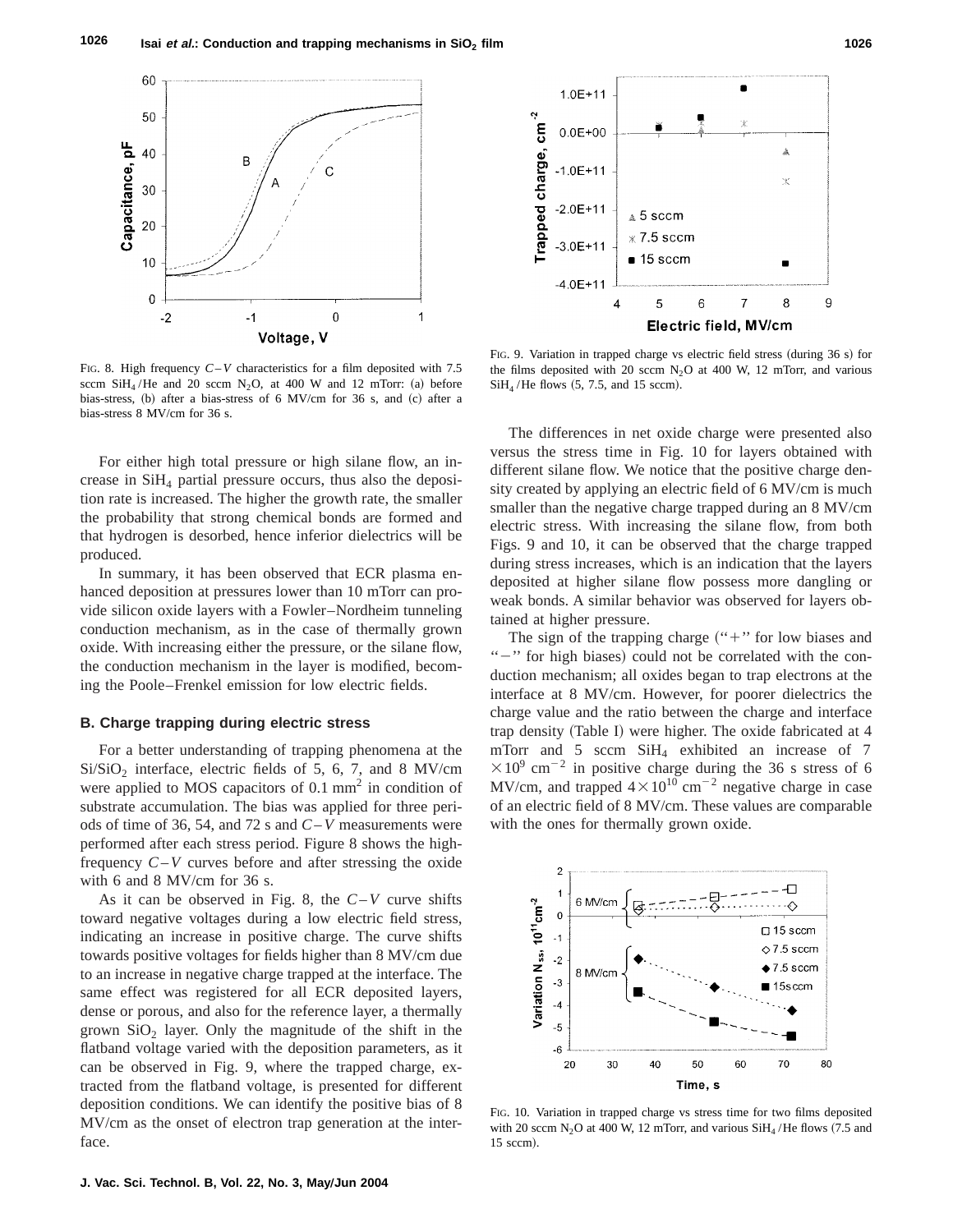TABLE I. Ratio between generated oxide charge and interface trap density after a positive electric stress of 6 MV/cm was applied on the gate of MOS capacitors with various oxide layers.

| $N_{\rm ss}/D_{\rm tr}$                | 36s   | 54s   | 72s   |
|----------------------------------------|-------|-------|-------|
| Thermal oxide                          | 1.58  | 2.26  | 0.75  |
| 5 sccm $SiH_4$ /He<br>4 mTorr          | 0.35  | 0.6   | 0.88  |
| 5 sccm $SiH_4$ /He<br>10 <sub>mm</sub> | 1.62  | 1.66  | 1.87  |
| 5 sccm $SiH4/He$<br>15 mTorr           | 10.23 | 10.87 | 9.06  |
| 7.5 sccm $SiH4/He$<br>12 mTorr         | 0.57  | 1.12  | 1.03  |
| 15 sccm $SiH4/He$<br>12 mTorr          | 29.09 | 28.48 | 20.31 |

The changes in flatband voltage cannot be explained in terms of mobile ion drift, because the mobile ion density, measured by bias temperature stress (BTS) has very low values, lower than  $10^9$  cm<sup>-2</sup>, thus we can consider the oxide free of mobile ions.

Experiments performed with thermally grown oxide by  $DiMaria<sup>22</sup>$  have shown the same trend of capturing holes for low injected charge and trapping electrons at the interface for high injected charge. However, in the case of the referred experiment, the applied fields were higher than 8 MV/cm and the current increases during electric stress, not decreases, as it can be seen for our films, in Fig. 11. The phenomenon was explained by DiMaria in terms of trapped holes, which were created by hot electrons that arrive at the aluminum gate by the Fowler–Nordheim tunneling. However, in our case the Fowler–Nordheim tunneling is rather small at 5–6 MV/cm for superior oxides.

The shoulder in the  $J - E$  curves presented in the previous section indicated that electrons are trapped in the dielectric bulk even at low electric fields of 5 MV/cm in the inferior oxides. Furthermore, the  $I-t$  curves measured during stressing superior oxides and presented in Fig. 11, indicate also that negative charge is trapped in the oxide, decreasing the



FIG. 11. Current density vs stress time for a film deposited with 5 sccm  $SiH<sub>4</sub>$ /He, 20 sccm N<sub>2</sub>O at 400 W and 4 mTorr, while stressed by 6 MV/cm.

total current. Nevertheless, the charge present at the interface calculated from *C*–*V* characteristics is positive for low biases and negative only for high biases of 8 MV/cm. Other experiments with plasma deposited  $SiO<sub>2</sub>$  layers<sup>23,24</sup> have shown the same trapping characteristics during electric stress, i.e., positive charge shown by the *C*–*V* characteristics and negative charge revealed by the current behavior. Because the flatband voltage is sensitive only to the charge trapped close to the  $Si/SiO<sub>2</sub>$  interface, the electrons can be trapped in the bulk or at the metal/ $SiO<sub>2</sub>$  interface, as shown in experiments performed with nonstoichiometric layers,  $4.24$ and their charge is not reflected in the *C*–*V* characteristics, appearing only in the  $I - V$  characteristics. For low electric fields the positive charge situated at the interface exceeds the charge of electrons trapped at the interface. With increasing the electric field, however, more electron traps are created and filled at the  $Si/SiO<sub>2</sub>$  interface and the  $C-V$  curves shift toward positive voltage.

By applying a negative bias to the metal gate, we observed a larger shift in the flatband voltage toward negative voltages than in the case of low positive bias stress. This phenomenon is already known in literature,<sup>25</sup> for lower biases  $(2-4$  MV/cm) and higher temperatures  $(200 °C)$ , from comparing the damage caused by negative bias temperature stress (NBTS) with the effects of positive bias temperature stress (PBTS). The degradation process of thermally grown  $SiO<sub>2</sub>$  was described by a chemical reaction proposed by Jeppson and Svensson<sup>25</sup> and applied also in the case of radio frequency-PECVD layers, $^{26}$  which takes place with destruction of silicon-hydrogen bonds and removal of electrons, as in

$$
Si-H+Si-O \rightarrow Si-OH+Si^{+}+e^{-}.
$$
 (4)

This degradation process can be the source of positive charge that appears in our layers at low biases. Furthermore, the destruction of Si–H bonds can explain the severe degradation in case of dielectrics obtained at high pressure and with high silane flow. The presence of high concentration of Si–H bonds in the inferior oxides, may lead to increased flux of electrons towards the metal gate, raising the value of current with the applied voltage as it can be seen in Figs. 1 and 2.

Furthermore, we calculated the interface trap density  $(D_{it})$ by Castagne method<sup>27</sup> after a stress of 6 MV/cm, and we presented the ratio between the additional oxide charge  $(N_{ss})$ and  $D_{it}$  in Table I after applying an electric stress for different periods of time. It can be observed that  $N_{ss}/D_{it}$  ratios exhibit values around unity for the dense oxides and the thermally grown oxide, and 10–30 times higher for the porous and nonstoichiometric layers deposited with high silane flow and at high pressure. The increased positive charge confirms the destruction of hydrogen bonds which are present in high concentrations in these layers, and creation of positive silicon ions.

The current passing through the oxide decreases during the stress, as shown in Fig. 11. The current density recovers between the measurements  $(Fig. 11)$ , indicating that some of the trapped electrons were detrapped during the subsequent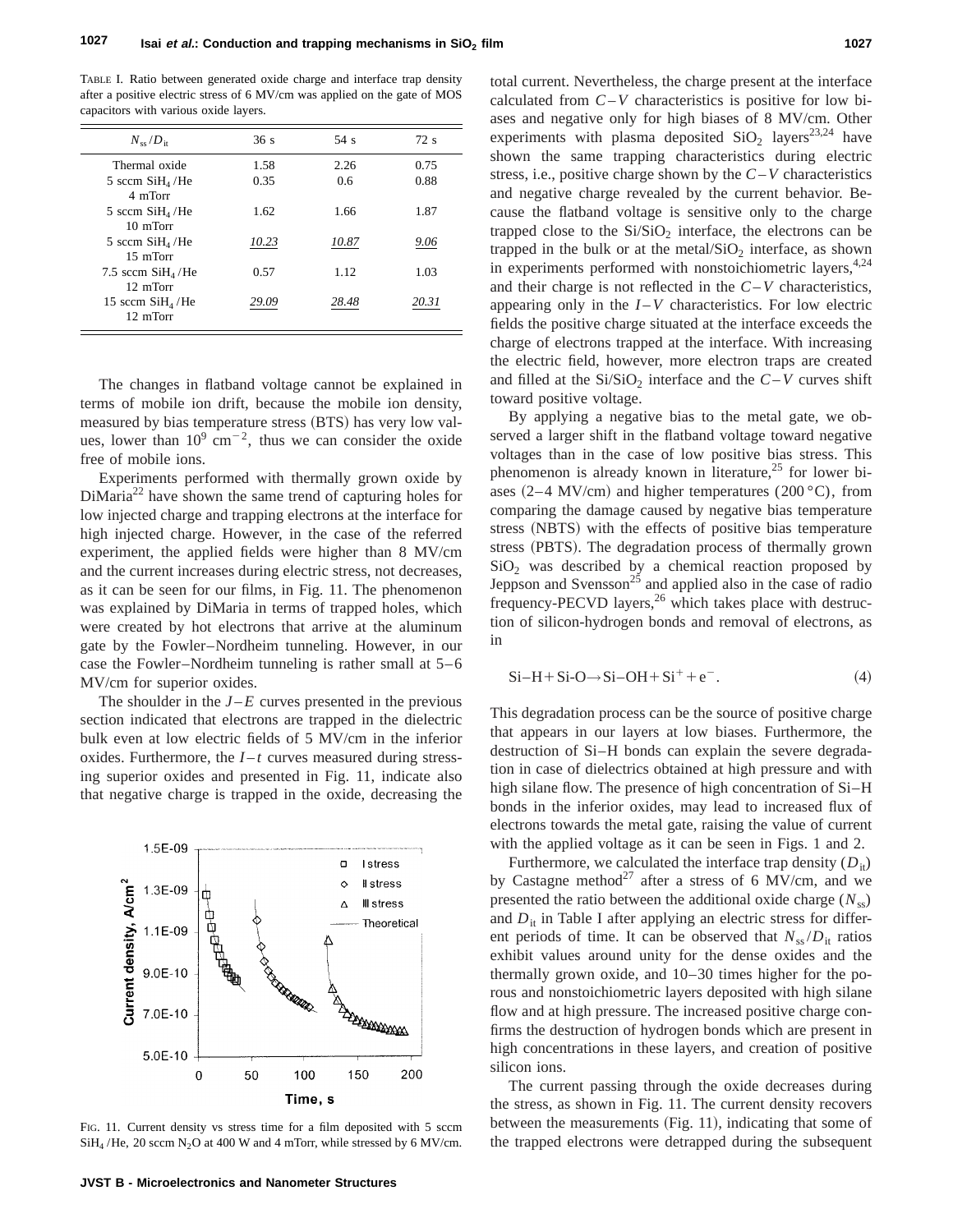

FIG. 12. Weibull plot for films deposited with 5 sccm SiH<sub>4</sub>/He and 20 sccm  $N<sub>2</sub>O$  at 400 W and various pressures  $(4, 6, 10,$  and 15 mTorr) and for a thermally grown oxide.

*C*–*V* measurement. The recovery of the current was also dependent on deposition conditions. For inferior dielectrics obtained at high silane flow or high pressure, the traps were deeper and the current at the beginning of the second stress had values similar to the ones measured at the end of the first stress.

The transient current is well described by a power-law dependence on time similar to the one predicted by the trapassisted tunneling model $^{28}$ 

$$
J = J_0 t^a, \ \ a < 0,\tag{5}
$$

where *a* was found to take values between  $-1$  and  $-0.1$ . Apparently, a saturation of the trapped charges appears in time and only a higher field can induce more defects in the dielectric.

#### **C. Oxide integrity**

For further understanding of the oxide integrity in case of strong electric stress, CCS measurements were performed. A constant current of  $5 \times 10^{-3}$  A/cm<sup>2</sup> was forced through the oxide by applying positive voltage on the gate. Electrons were injected from the substrate. In Fig. 12, the charge-tobreakdown distributions (Weibull plot)<sup>29</sup> of ECR oxides deposited at different pressure and thermally grown oxide are presented. Each curve is the result of 50 measurements, carried out on Al-gate capacitors with an area of  $0.01 \text{ mm}^2$ .

The films deposited at lower pressure  $(4 \text{ and } 6 \text{ mTorr})$ have high values for the charge-to-breakdown  $(Q_{50})$  $\sim$  0.7 C/cm<sup>2</sup>).<sup>30</sup> The Weibull plot for the oxide deposited at 4 mTorr is similar with the one for the 25 nm reference  $SiO<sub>2</sub>$ film grown at  $1000^{\circ}$ C.

On the contrary, the layers deposited at higher pressure feature a smaller charge-to-breakdown and a larger distribution of extrinsic breakdowns. This indicates a higher density of traps in the bulk of the dielectrics deposited at higher pressure. It is confirmed once again that multipolar ECR PECVD is an excellent deposition system for very low pressures.

The effect of  $SiH<sub>4</sub>$  flow rate upon the oxide reliability was studied next  $(Fig. 13)$ . Low values for the charge-to-



FIG. 13. Weibull plot for films deposited with 20 sccm  $N_2O$ , at 400 W and 12 mTorr and various  $SiH<sub>4</sub>/He$  flow (7.5, 10 and 12.5 sccm) and for a thermally grown oxide.

breakdown and large distributions of defect-related breakdowns can be observed for the films deposited with high SiH4 flow, probably due to an increased number of silicon unsaturated bonds.

While stressing the dielectrics with constant current, an increase in the required voltage was measured, due to charge trapping and the appearance of an internal electric field. From the voltage variation, the bulk trap density was calculated (after Ref. 19) to be  $10^{17}$  cm<sup>-3</sup>. The experiments presented in this section demonstrate that oxides with good reliability can be deposited at near room temperature for optimal conditions.

## **IV. CONCLUSIONS**

We have identified the main conduction mechanisms in the ECR PECVD  $SiO<sub>2</sub>$ . For the films obtained at lower pressure and lower silane flow, the conduction mechanism detected was Fowler–Nordheim tunneling. For films deposited at higher flows or higher total pressures, the conduction mechanism is trap related for low applied biases. The leakage current increases with increasing these two deposition parameters, indicating a higher trap density. The *I* –*V* characteristics are transient, the current after stressing can be written as a sum of Poole–Frenkel and Fowler–Nordheim current, for various temperatures.

Electrons were trapped in the oxide bulk during electric stress, while positive and negative charge was measured to be present at the interface, depending on the electric field. The oxide degradation process, which is related to the trap density, was also influenced by deposition conditions.

The constant current stress measurements confirmed that decreasing the silane flow and pressure can improve the oxide integrity. The best films have charge-to-breakdown values comparable to the ones for thermally grown oxide.

### **ACKNOWLEDGMENTS**

This project was financially supported by FOM. The authors wish to thank the  $MESA+$  Clean Room for general